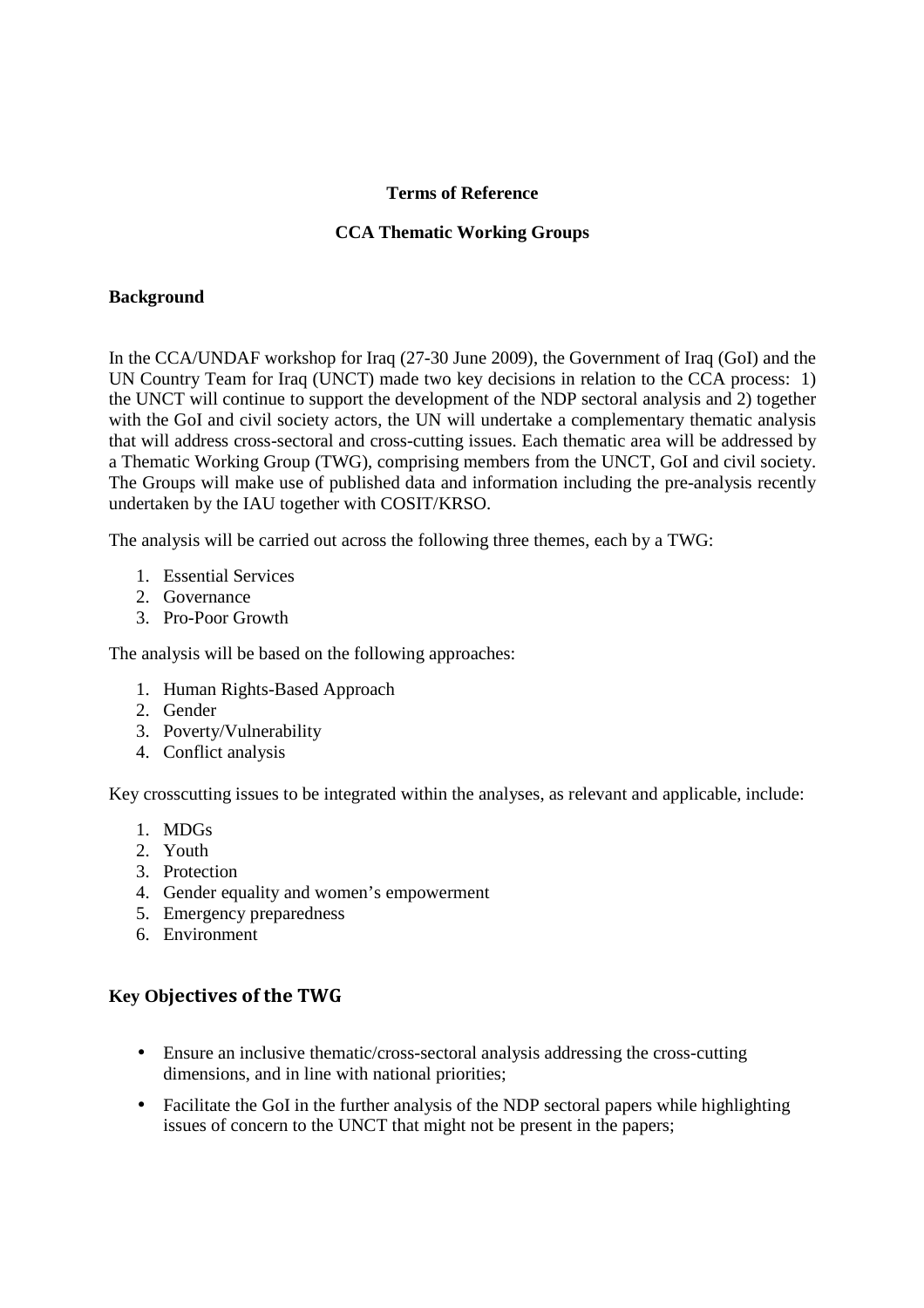- Ensure that views of stakeholders including duty bearers and rights holders are reflected in the analysis and that they are fully involved in the process; and
- Inform the UNCT about possible strategic directions resulting from the analyses that would utilise the UN's comparative advantage in Iraq while also addressing identified priorities for the GoI and the people of Iraq.

# **Expected tasks**

In order to achieve the aforementioned objectives, the TWG will:

- 1. Use a human rights-based approach to carry out a cross-sectoral analysis for each respective thematic area. This approach will include causal analysis, role pattern analysis, capacity gap analysis, gender analysis, conflict analysis while ensuring the inclusion of all crosscutting issues;
- 2. Lead the identification of areas of the UN's comparative advantage (i.e. where the UN's capacity is stronger than that of the GoI) to guide the UNDAF;
- 3. Carry out a stakeholders analysis, including the identification and assessment of potential involvement of non-governmental stakeholders, and minority or excluded groups

## **Key deliverables:**

Each TWG will produce a Thematic Paper (approximately 20 pages long), comprising the following sections:

- 1. Introduction
- 2. The Analysis
	- i. Roles and Patterns
	- ii. Stakeholders
	- iii. Causal analysis
	- iv. Capacity gaps
	- v. UN comparative advantage
- 3. Priority Development Problems and their common root causes

## **TWG Structure and Tasks**

Each TWG will have the following core members necessary to coordinate the TWG and steer its functions:

- 1. UN Coordinator
- 2. GoI Coordinator
- 3. COSIT representative
- 4. KRSO representative

Other members may include a consultant Facilitator (if required), agencies responsible for crosscutting themes, members of GoI sectoral committees and UN-led SOTs, Inter-Agency analysts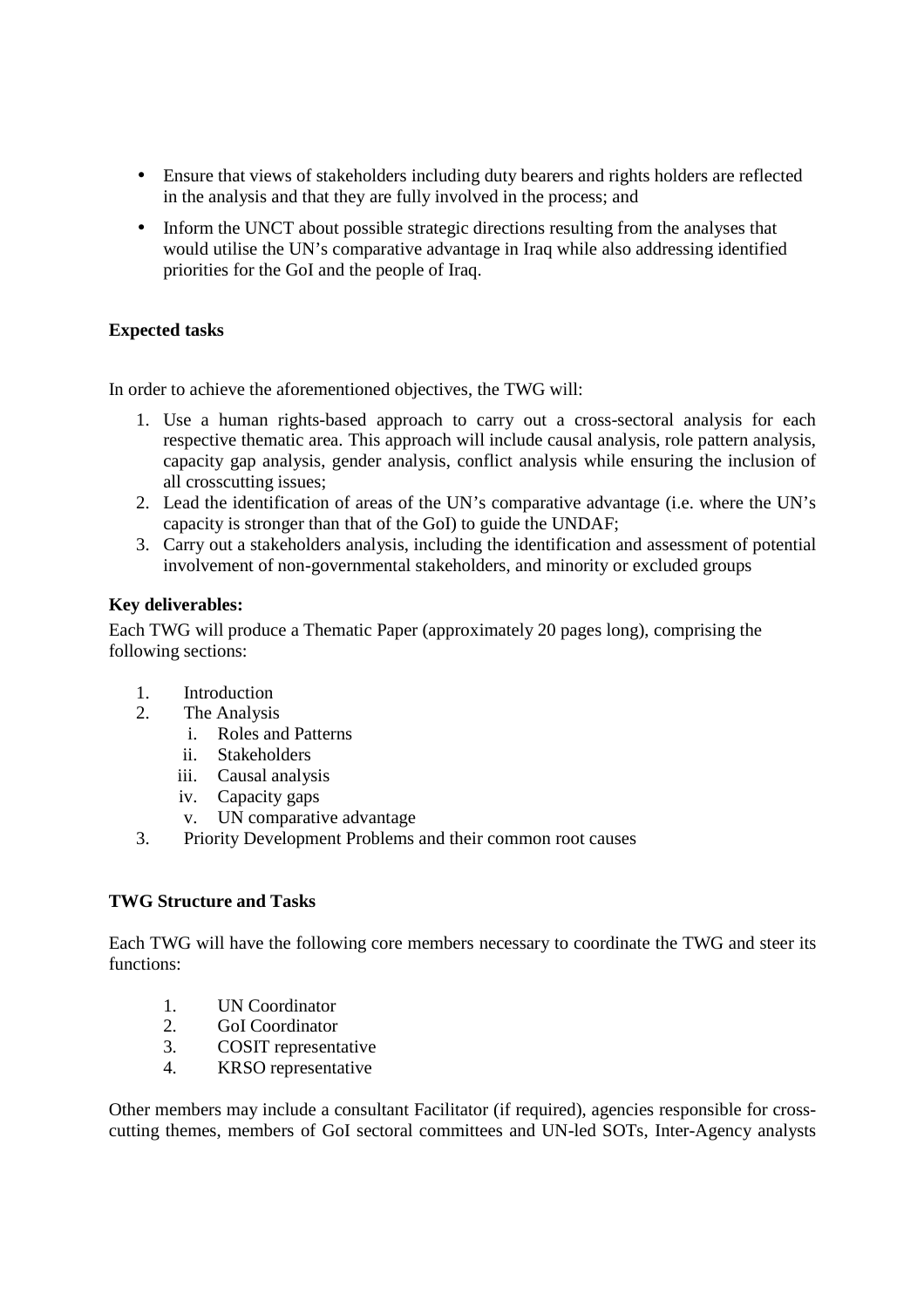who engaged in the pre-analysis, academics and NGO counterparts/civil society. Civil society participants will be nominated by the UN agencies.

The UNCT has agreed on the UN Coordinators for each of the three thematic areas, as follows:

- Essential Services (UNICEF)
- Governance (UNDP)
- Pro-Poor Growth (UN-HABITAT)

The GoI Coordinator will be chosen by the GoI MoPDC in consultation with the RC, taking into consideration any recommendations from the TWG UN Coordinator.

The Coordinators, with the support of the Consultant Facilitator, will ensure that group will meet or work virtually in Baghdad/Amman. At a minimum, the group should physically meet at least twice during the drafting period. Meetings should be inclusive and participatory, and with VCT links to improve participation between Baghdad and Amman; interpretation and translation services would also be beneficial.

Each TWG will produce a thematic paper. The CCA/UNDAF Taskforce will play a guiding technical role while final decision making rests with the UNCT. The IAU will provide the necessary coordination and analytical support, while the RC Office will provide logistical and financial and coordination support, including recruitment of any facilitators. The PSG will provide feedback to the CCA document in conjunction with the Taskforce.

## **Expected role of TWG Coordinators**

- 1. Ensure the process remains inclusive and participatory
- 2. Guide, facilitate and coordinate the inputs of all stakeholders while providing clarity on timeframes, division of labour and roles and responsibility of members within the TWG
- 3. Develop workplan and share with TWG and CCA Taskforce
- 4. Coordinate and finalize the production of the TWG Thematic Paper;
- 5. Coordinate the Thematic Working Group meetings;
- 6. Ensure the membership of the TWG is representative of the topics under analysis and inclusive of relevant individuals and agencies able to contribute in their areas of competency;
- 7. Ensure that all crosscutting dimensions, as applicable, are incorporated within the analysis and that the analysis is evidence based, methodologically rigorous and builds on national challenges and priorities;
- 8. Ensure that the thematic analysis is inline with UN principles
- 9. Brief the CCA/UNDAF Taskforce on a regular basis on the work of the group, the progress being achieved and the problem areas that have to be addressed;

#### **Tasks of the TWG:**

• **Agree** upon timetable, staffing, finances, and division of labour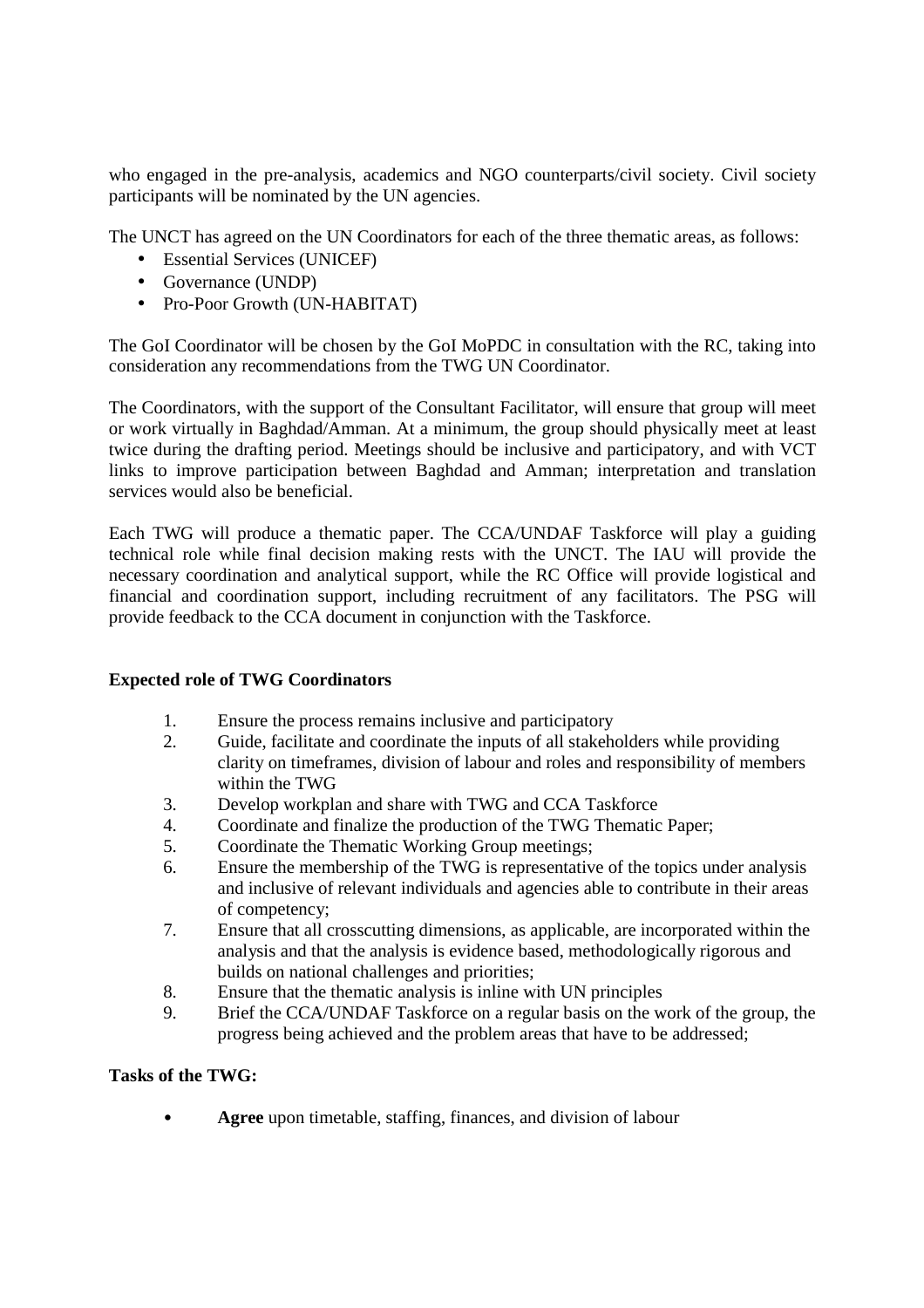- **Analyse** all data, information and reports, identify 'key UN development challenges' and carry out causal, responsibility and role pattern and gaps analysis, stakeholder and comparative advantage analysis, and make recommendations to the writer.
- **Review** draft analysis and make change recommendations
- **Finalise** the analysis as per suggested format for submission to CCA/UNDAF Task Force and the UNCT
- Participate, through one designated writer, in the production of the CCA document with representatives from the other two TWGs.

The TWGs will submit their reports to the IAU/RC's Office for sharing with the CCA/UNDAF Taskforce, UNCT and the Ministry of Planning and Development Cooperation for review. The TWGs' designated writers will then produce the draft CCA based on a consolidation of the three thematic reports.

## **IAU Role in Supporting TWGs**

The IAU will support the work of the TWGs by:

- 1. Coordinating with the TWG Coordinators to ensure the incorporation of the cross-cutting and cross-sectoral themes, and to ensure that the objectives, tasks and timeline specified in this document are fulfilled
- 2. Being present in all three TWGs to ensure continued and consistent support
- 3. Making available all necessary background documentation
- 4. Responding to additional requests for information, where available
- 5. Support the three designated authors from the TWGs in consolidating the three Thematic Papers produced by the TWGs into one UN CCA Document

## **RCO Role in Supporting TWGs**

The RCO will support the work of the TWGs by:

- 1. Participating in the TWG analytical work and TWG discussions
- 2. Reviewing the Thematic Analysis for consistency in line with agreed crosscutting themes and analytical tools

#### **Next steps**

| <b>Process</b>                                                                      | <b>Responsible</b>                     | Date completed by |
|-------------------------------------------------------------------------------------|----------------------------------------|-------------------|
| Finalisation of ToRs based on<br>approved generic ToRs                              | IAU, RCO, CCA/UNDAF<br>Taskforce, TWGs | 15 July           |
| Preliminary identification and<br>distribution of topics for each<br>thematic group | Taskforce                              | 15 July           |
| Approval and distribution of<br>topics identified                                   | <b>UNCT</b>                            | 21 July           |